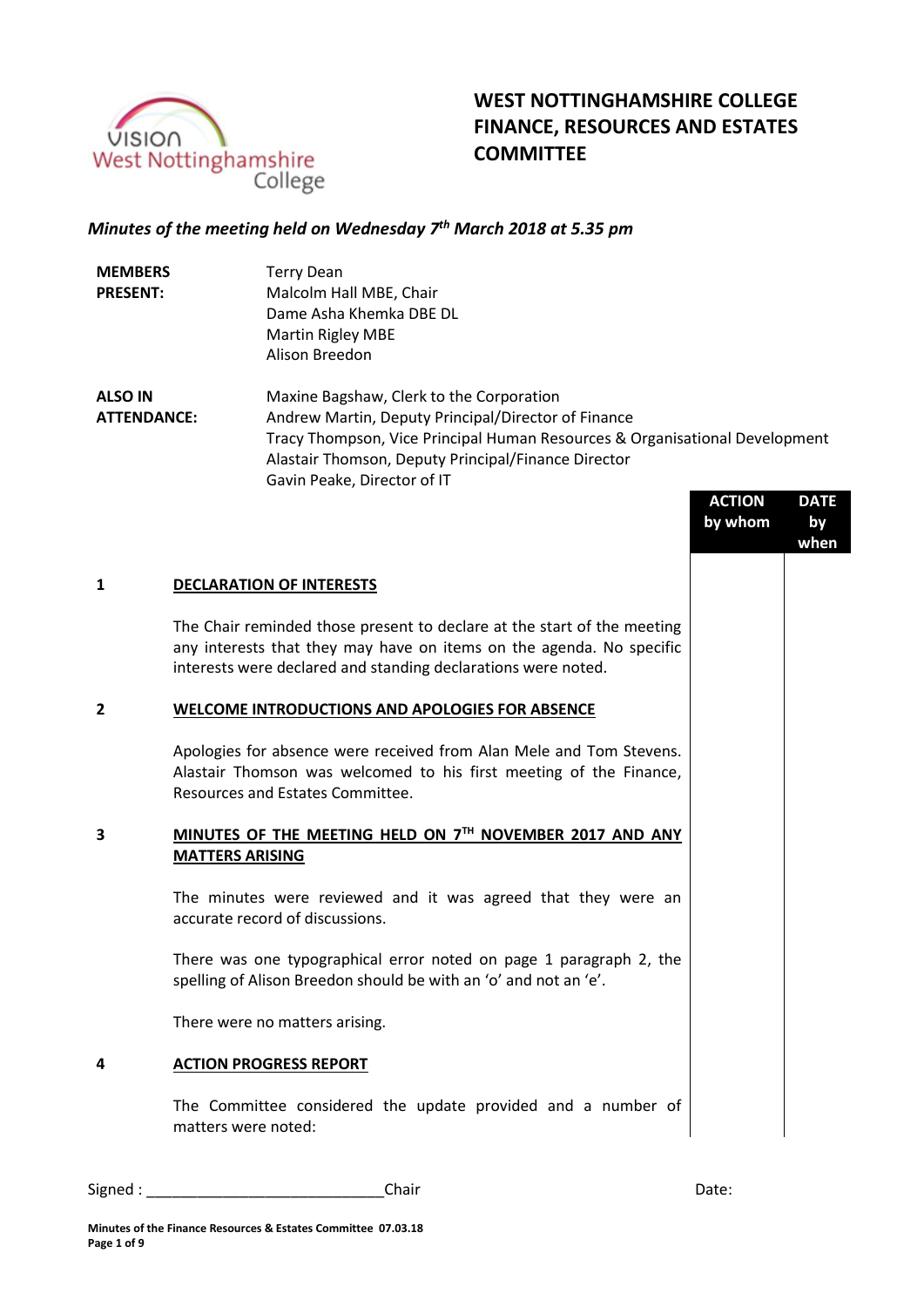|   | Item 1 - Vision Business Partner contracts are on the agenda<br>٠<br>Item 2 - Carbon Policy review is not yet due<br>٠<br>Item 3 - Alumni work is progressing and goes live in April 2018. A<br>٠<br>further update will be provided to the June 2018 meeting.<br>Item 4 - Room survey, this is on the agenda.<br>٠<br>Item $5 - 2016/17$ year-end accounts still remain to be finalised<br>$\bullet$<br>and it is hoped that they will be presented directly to the Board<br>as soon as the Amber Train investigation has been finalised.<br>It was noted that the report requested in relation to year on year<br>٠<br>trends in relation to pension costs and deficit and the positive<br>impact that VBSS will have, in terms of seeking to mitigate the<br>escalating position, is still outstanding. It was agreed that the<br>new Deputy Principal / Finance Director would pick this up and<br>present a report to the next meeting.<br>Item 6 - this item is not yet due.<br>٠                                                                                                                                                                                                                                                                                                                                                                                                                                                   | AT | May<br>2018 |
|---|-------------------------------------------------------------------------------------------------------------------------------------------------------------------------------------------------------------------------------------------------------------------------------------------------------------------------------------------------------------------------------------------------------------------------------------------------------------------------------------------------------------------------------------------------------------------------------------------------------------------------------------------------------------------------------------------------------------------------------------------------------------------------------------------------------------------------------------------------------------------------------------------------------------------------------------------------------------------------------------------------------------------------------------------------------------------------------------------------------------------------------------------------------------------------------------------------------------------------------------------------------------------------------------------------------------------------------------------------------------------------------------------------------------------------------------------|----|-------------|
|   | AGREED: to note the content of the update provided.                                                                                                                                                                                                                                                                                                                                                                                                                                                                                                                                                                                                                                                                                                                                                                                                                                                                                                                                                                                                                                                                                                                                                                                                                                                                                                                                                                                       |    |             |
| 5 | <b>ESTATES</b>                                                                                                                                                                                                                                                                                                                                                                                                                                                                                                                                                                                                                                                                                                                                                                                                                                                                                                                                                                                                                                                                                                                                                                                                                                                                                                                                                                                                                            |    |             |
|   | The<br>Principal<br><b>Business</b><br>Development<br>Deputy<br>introduced<br>his<br>comprehensive written report and confirmed that it covers a number of<br>different areas.                                                                                                                                                                                                                                                                                                                                                                                                                                                                                                                                                                                                                                                                                                                                                                                                                                                                                                                                                                                                                                                                                                                                                                                                                                                            |    |             |
|   | 1) Space utilisation benchmarks<br>The 2016/17 FE area review enabled benchmarking between<br>$\bullet$<br>Colleges. The 40% utilisation of WNC compared with an area<br>review average of 31% across Nottinghamshire/Derbyshire and<br>33% nationally. The most recent data brings the utilisation rate<br>down to about 32%.<br>Analysis of space across the FE sector indicates around 50%<br>allocated to teaching/LRC with the remainder allocated to<br>social/admin/storage/toilets/corridors etc. currently 47.06%<br>space is allocated.<br>College<br>excludes<br>employability<br>estate<br>centres<br>$\bullet$<br>(Mansfield/Sheffield). Rooms available for timetabling in 17/18<br>totals 195 compared to 203 in 16/17.<br>Room utilisation surveys undertaken week commencing 30 <sup>th</sup><br>October 2017 and 6 <sup>th</sup> November 2017. Physical survey compared<br>with electronic registers to use as base for planning space in<br>18/19. The survey shows a reduction in room utilisation to<br>around 32% from 40% at the time of the area review in 2016<br>prior to opening the university Centre, with Station Park showing<br>16.1%. Frequency of use of rooms at Station Park is much lower<br>than the remainder of the estate at 36.5% compared with Derby<br>Road at 50.6%.<br>The downward demographics for 16-18 classroom based<br>students and reduced apprenticeships are the main reason for |    |             |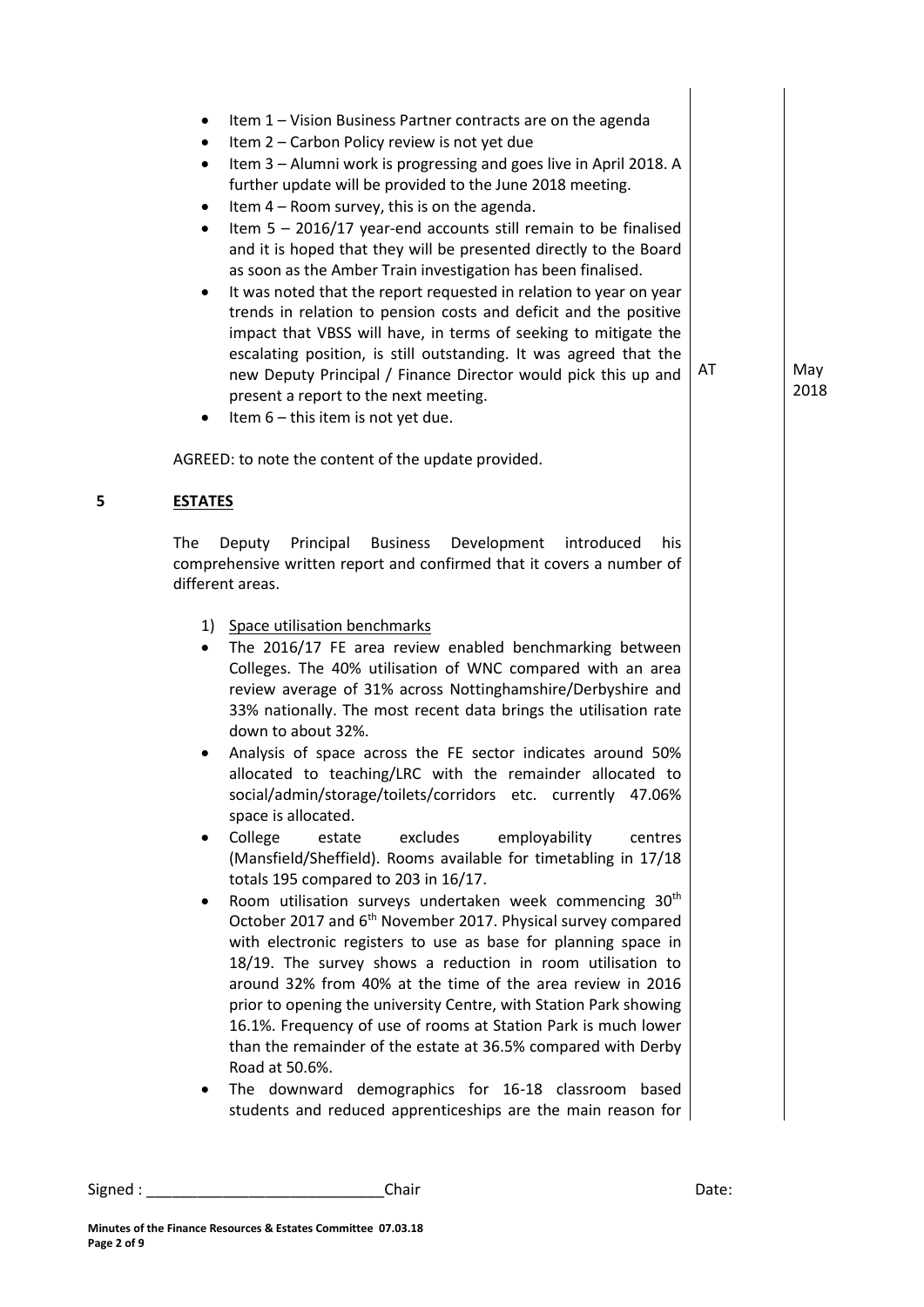the decline in numbers and use of rooms.

16-18 year olds reduce from 2958 in 14/15 to 2690 in 17/18. A fall of 9.06% over this period. This means that we have fewer learners on site and therefore too much space.

- Outcomes from the room surveys indicate that the College has too much space and the strategy needs to be developed to further consolidate.
- 2) Ashfield House and Business Development Unit at Chesterfield Road
- Ashfield House was given a light touch refurbishment in 2015 when administrative staff relocated from Ransom Hall at the end of the lease. Refurbishment costs were paid for by the reduction in Ransom Hall lease costs. In the short to medium term the refurbishment provides fit for purpose office accommodation, however the building is expensive to run and increased maintenance expenditure can be anticipated due to the age of buildings.
- Relocation of some administration from Ashfield House to Derby Road could be achieved but at present insufficient space is available to relocate all administration in their entirety. The administration will require a minimum of 2.4 floors of the 6 story tower block. Reconfiguration of space allocated to curriculum in 18/19 may facilitate 1.5 floors of space at present staffing levels.
- Class size has an impact on room utilisation

The Committee questioned whether moving staff to Station Park could be considered as part of the solution given the very low room utilisation rate. It was explained that the accommodation at Station Park is not suitable as offices and that as a strategy the College would not wish to split up back office services.

The Committee questioned what the car parking issues would be if administrative staff are moved to Derby Road. It was explained that the car parking offer is better at Derby Road than Chesterfield Road and that there are more possibilities at Derby Road for car sharing. In the medium term it was explained that the Colleges options regarding Chesterfield Road (currently the back office part) depends upon what happens in terms of the Vision Studio School lease.

- 3) Vision Business premises Grafton Place London
- The licence to occupy these premises expires in June 2018. Negotiations are taking place with the landlord in addition to considering relocation to alternative locations. The considered view is that the management programme will start to run down over the forthcoming year unless additional students are recruited. Given the additional cost in relocation, disruption to day to day business and to allow further time to assess the medium to long term viability of the London offices the considered best way forward would be to negotiate an extension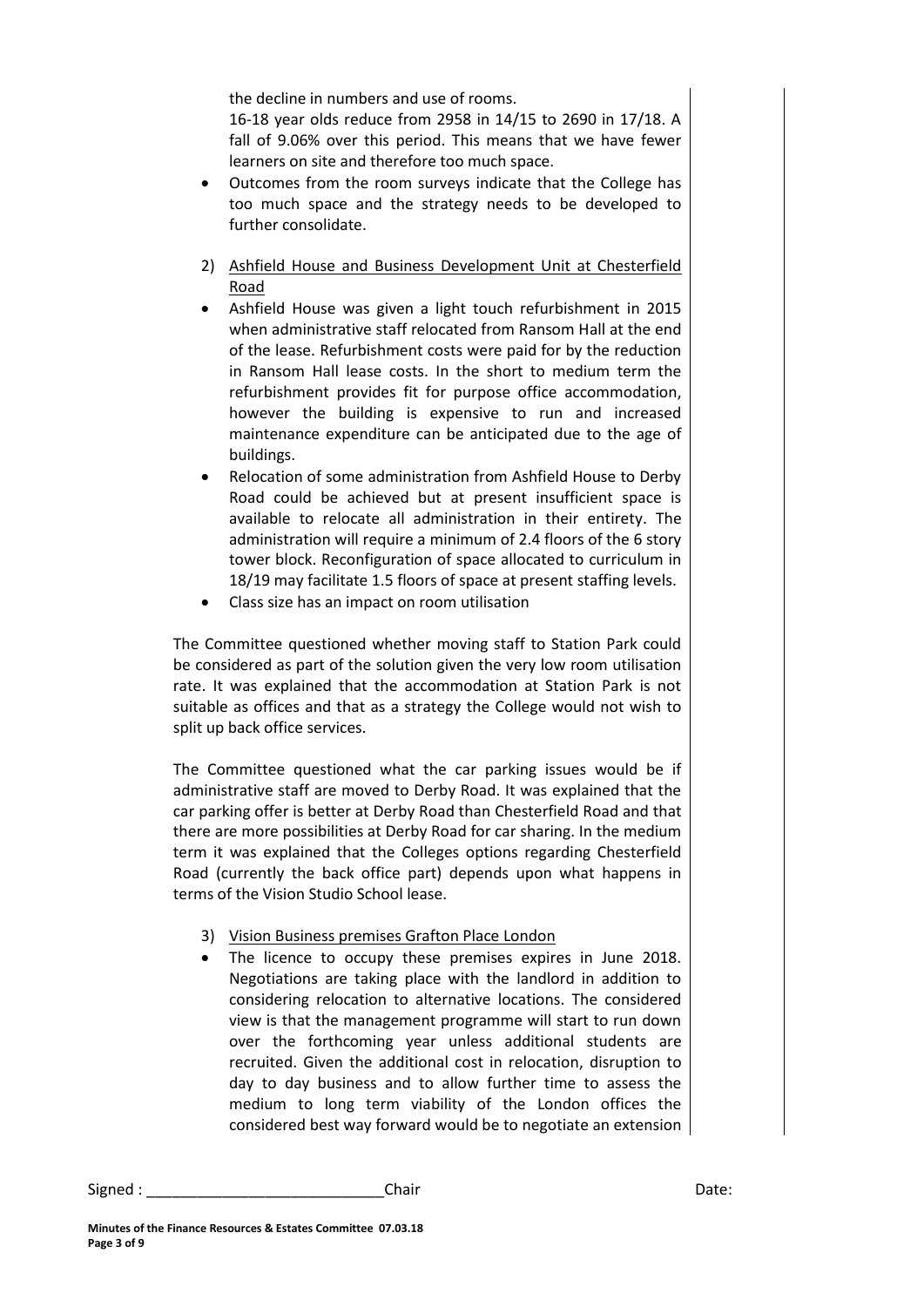of the licence for a further 12 months.

It was explained that these premises are an office space and do not relate to delivery. A lease extension of 12 months would be at a cost of £54k plus VAT, this extension is 9% more than the College currently pays. It was explained that what is not currently known at this stage is whether the programme will secure new learners.

Given the context the Committee asked that the senior team carefully look at the likely income versus costs and expenditure. They asked for assurance that this is the best option given that, in their view, the cost is high. They questioned what the deadline date is to communicate with the Landlord. It was felt that it is a short window. As an initial view the Committee asked that the senior team investigate whether 6 months rather than a 12 month extension was possible. Albeit that it was acknowledged that suitable alternatives in terms of a fully serviced office in London may not be readily available.

## AGREED:

a) to note the content of the report provided &

b) ask the senior team to more fully investigate the pros and cons of a 6 month rather than 12 month extension to the licence for premises at Evergreen House, Grafton Place, London.

## **6 VISION BUSINESS UPDATE**

The Deputy Principal, in the absence of Tom Stevens, presented the update report and key matters noted were:

- The College currently has live contracts in place with the 35 subcontractors, of these there are 13 with contracts only for the completion of existing apprenticeship learners.
- 9 subcontractors remain on the Board report for audit purposes only and no longer have learners continuing learning (these are OVADO, Genius PPT, GLAS Business Solutions, JTJ Workplace Solutions, JB Management, KF Training, RX Advisor, Track Training and TRS Training). All of these contracts have been terminated.
- Of the 18 subcontractors originally approved to submit non-levy apprenticeship start activity between May and December 2017, White Hat group and London Hair are the only subcontractors where a proposal has been submitted to the ESFA to continue to work with them in 18/19. This is new start activity. We await approval from the ESFA that the delivery/funding models meet the new January 2018 funding rules. It was noted that the ESFA's confirmed position on this has been awaited for some time now and it was therefore suggested that the Principal and Chief Executive escalate this matter with the ESFA on behalf of the College.

Principal | March 2018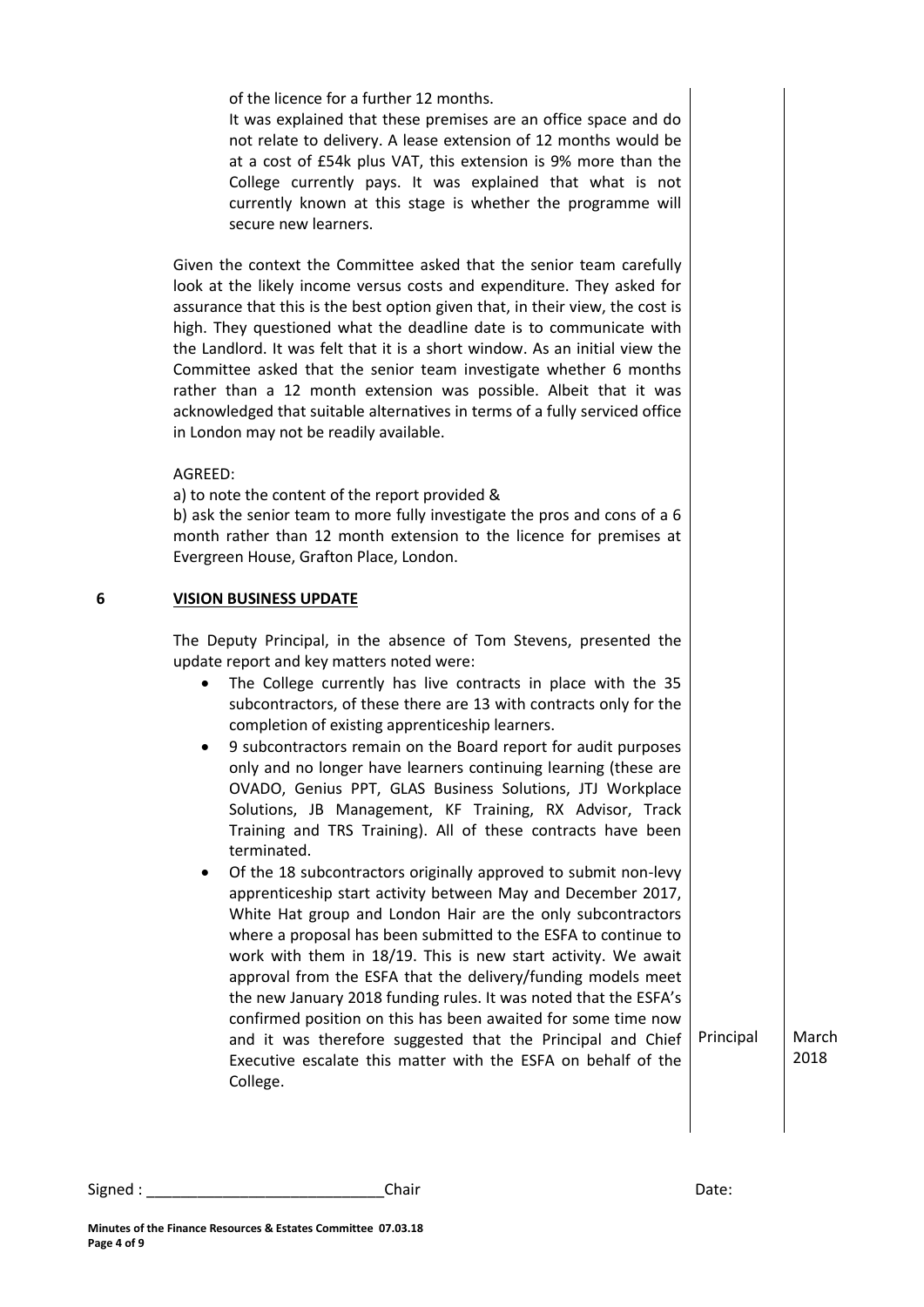- A total of 14 subcontractors have contracts in place to deliver funding from the Adult Education Budget. There continues to be a risk of subcontractors underperforming against profiles. This is being managed closely on a monthly basis.
- The subcontract risk remains extremely high as the College does not have the attraction or bargaining power of new start contracting as most subcontractors only have continuation apprenticeship contracts in place. This is a run out programme.
- The College continues to act positively where necessary to protect funding and apprenticeship journeys by terminating contracts and taking learning on through College direct delivery. January and February 2018 has seen termination of contracts with Free to Learn for their apprenticeships and with Pat Clark qualifications. The College will be taking on these learners to the point of completion and will work directly with the employers.
- Contract management continues to remain a challenge but additional risk measures have been implemented to mitigate this where possible via increased learner and employer voice and requesting physical evidence of continued learning.
- Work with compliance, QTLP and subcontractor performance management continues to be undertaken to increase audit and review of all subcontractors with increased learner and employer voice now been undertaken. 15 unannounced audit visits to subcontractor's premises have also been carried out in quarter one and quarter two of 17/18.
- To further mitigate the risks associated with learners past planned end dates an audit of subcontractors paperwork is currently being carried out by the partnership performance team. The College will put a payment stop in place in relation to any partners who are a concern.

The Committee were specifically asked to consider the contract list for the 17/18 academic year and it was explained that the format has been adapted for clarity and there are now three reports that detail the information required:

- a) Report  $1 -$  this is subcontractors with carryover activity of £7,025,241. The Committee were asked to note that JTJ Workplace Solutions are shown with a credit rating of D/E on the report. The contract with the College has been terminated with any continuing learners transferring to Gateshead College. In relation to the schedule none have been increased and some have been decreased and/or terminated.
- b) Report 2 this is subcontractors allocated funding for May to December 2017 for non-levy start activity with a value of £2,602,097. This is new start activity for the May to December 2017 period. No further changes upwards are proposed and these are run out learners.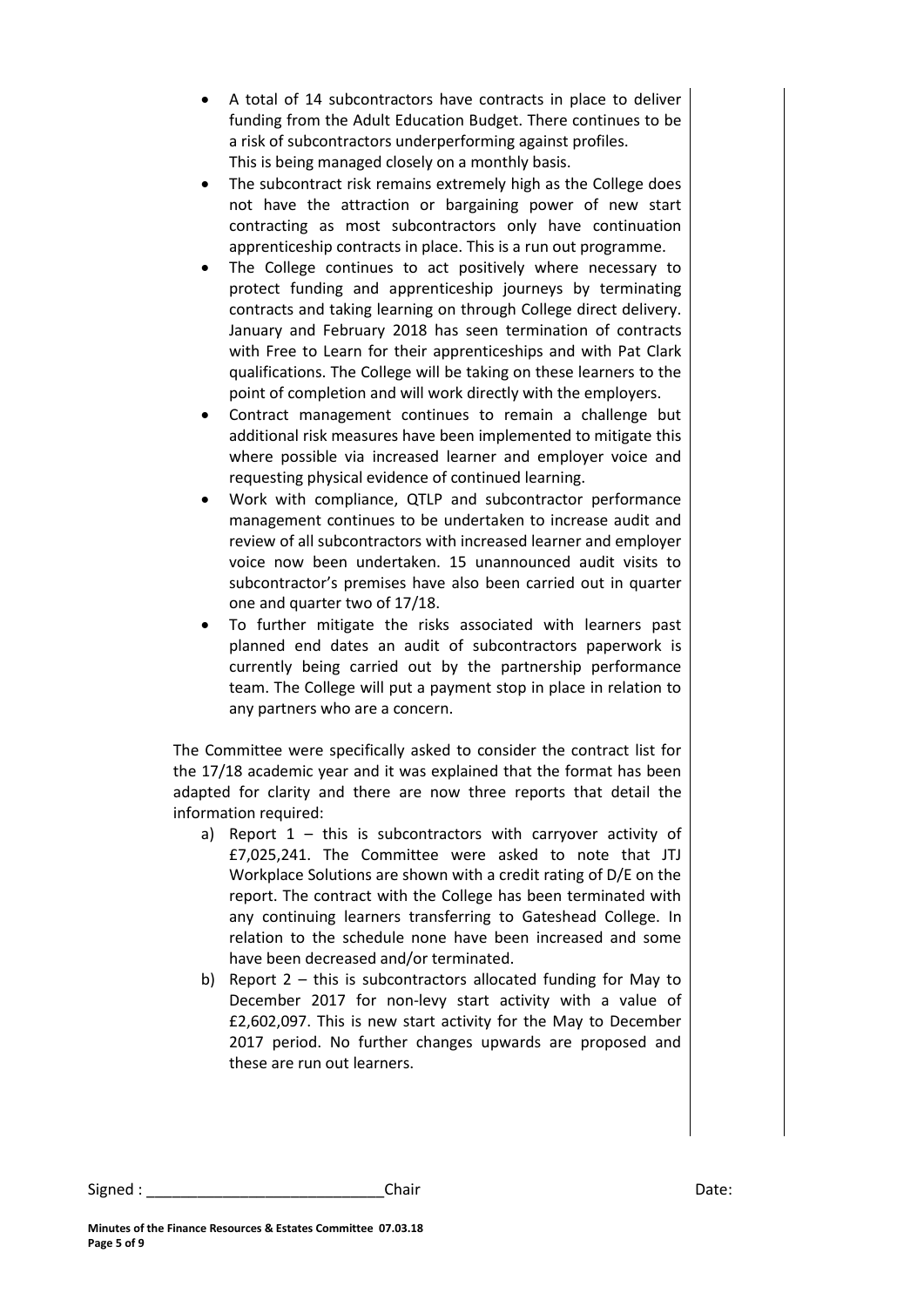c) Report 3 – subcontractors allocated funding of £4,722,406 for delivery on the Adult Education Budget. Subcontractors who have a quality assured track record are prioritised for delivery of AEB provision in the D2N2 area. The specific increases in contracts (highlighted in yellow) were brought to the Committees attention and were approved.

AGREED:

a) to note the content of the update provided & b) approve the contract variations as presented.

# **7 HR REPORT**

The Vice Principal introduced her report and the position against KPIs was considered. Key points noted were:

- $\bullet$  Head count as at 31<sup>st</sup> December 2017 was 741
- FTE 620 without sessional staff (634 with)
- Turnover rate 14.9% for all reasons of leaving. This is a 6.1% reduction compared to the same point in the previous year. The rate of resignations reduced by 6.6.% compared to the same point the previous year
- Absence rate 3.9%

In relation to the absence rate she expressed the view that it is likely to increase for January and February 2018 because of an increased level of flu and sickness.

The Committee then received a report in relation to gender pay gap reporting and key matters noted were:

- The College is legally obliged to report and publish certain information, this is captured within this report.
- Calculating the data is quite complicated as there are a number of data sets that the College is being asked to report upon.
- The gender pay gap is the difference between the average earnings between men and women. Expressed relative to male earnings.
- A set of data is published which is based on data relating to relevant employees who are engaged on one day each year. This is called the snapshot date.
- To be included as a full pay relevant employee, the employee must be paid their full usual pay during the pay period in which the snapshot date falls. If the employee is paid less than their usual rate because of being on leave (for example maternity leave or unpaid sickness absence for that period), they should not be counted as a full pay relevant employee.
- An employee for gender pay gap reporting is defined as people who have a contract of employment with our organisation. Agency workers are counted as part of the agency or service company that provides them.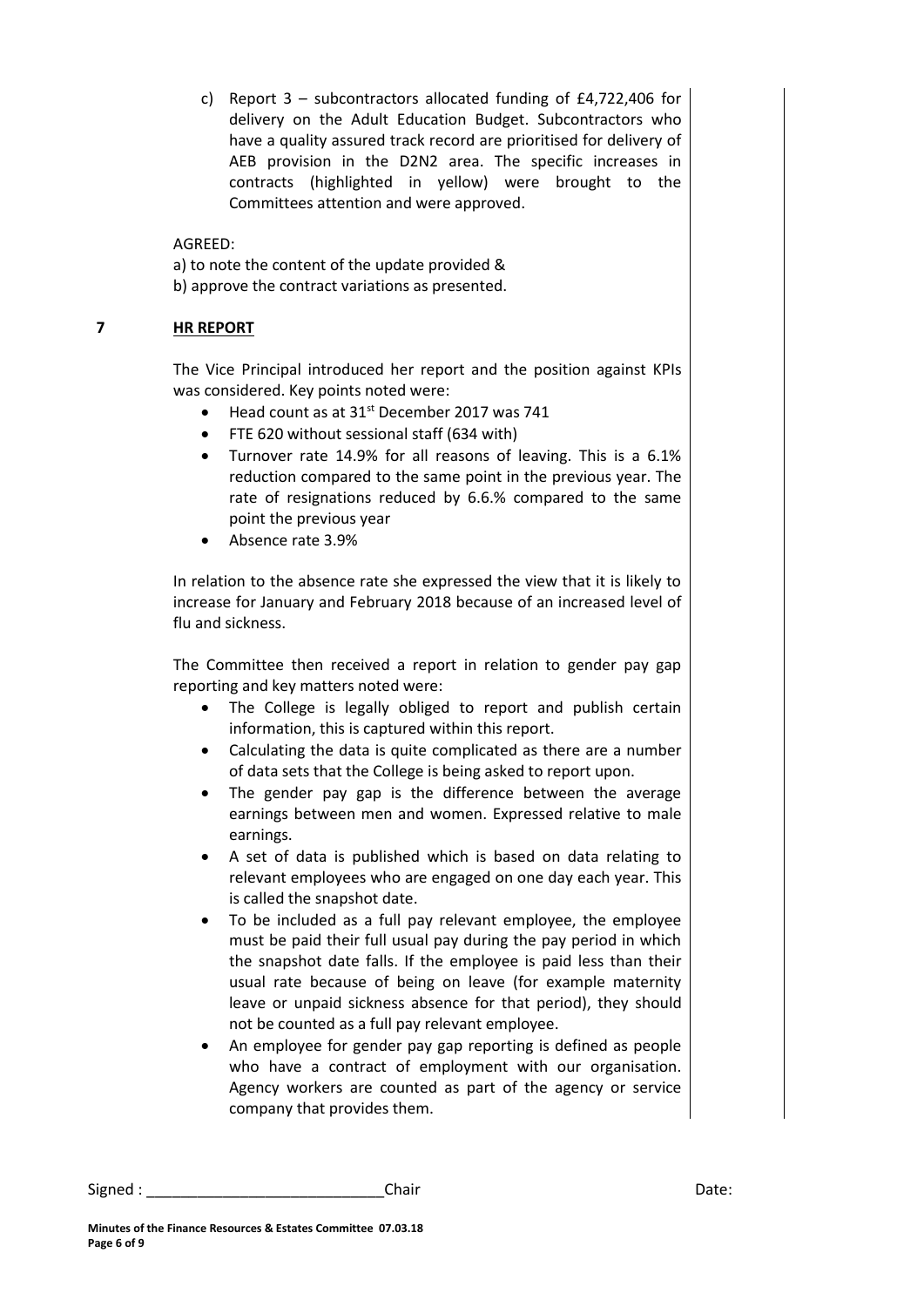For example all VBSS staff (these provide a service to the College) will be included in the VBSS gender pay gap reporting when the company triggers the reporting requirements i.e. employs over 250 staff.

- Employers must both publish their gender pay gap data and a written statement on their public facing website and report their data to the government online  $-$  using the gender pay gap reporting service. Only 17% of organisations have already uploaded their data.
- $\bullet$  Our data is based upon 535 women being employed on 31st March 2017 and 281 men at the same point in time.
- The mean gender pay gap is 11.8%. The benchmark is 18%
- When we use the metric of mean gender pay we pay men on average 11% more than women because
	- a) We employ 31.2% more women than men
	- b) In each quartile more women work than men. In the upper quartile which has the highest hourly rate of pay there are more women than men. Therefor gender is not an obstacle at WNC to gain promotion to a senior role.
	- c) The quartile with the lowest hourly rate contains the highest proportion of women although the hourly rates are the same whatever the gender of the employee.
- What do our figures show? while we are confident that men and women are paid equally for doing equivalent jobs across the College the main reason for our organisations gender pay gap is an imbalance of male and female colleagues across the organisation. There are a higher proportion of women relative to men in the lower bands. The lowest paid roles are cleaners, catering and nursery. In the College, as in other organisations these are female dominated roles – in the College three times more women than men are in this group.
- There is more that we can do and this is clearly set out in the report. These are likely to be very similar actions as those identified at other Colleges.

## AGREED:

a) to note the content of the report provided & b) approve the publication of the Colleges Gender Pay Gap Report and written statement.

# **8 MANAGEMENT ACCOUNTS TO 31ST JANUARY 2018**

The Deputy Principal introduced the accounts and a number of matters were noted:

• In the period group performance had delivered an overall deficit before interest and depreciation of £418k (prior year £1,514k surplus). After interest and depreciation this becomes a deficit of £1,805k which is £1,400k behind the phased forecast (prior year £229k surplus).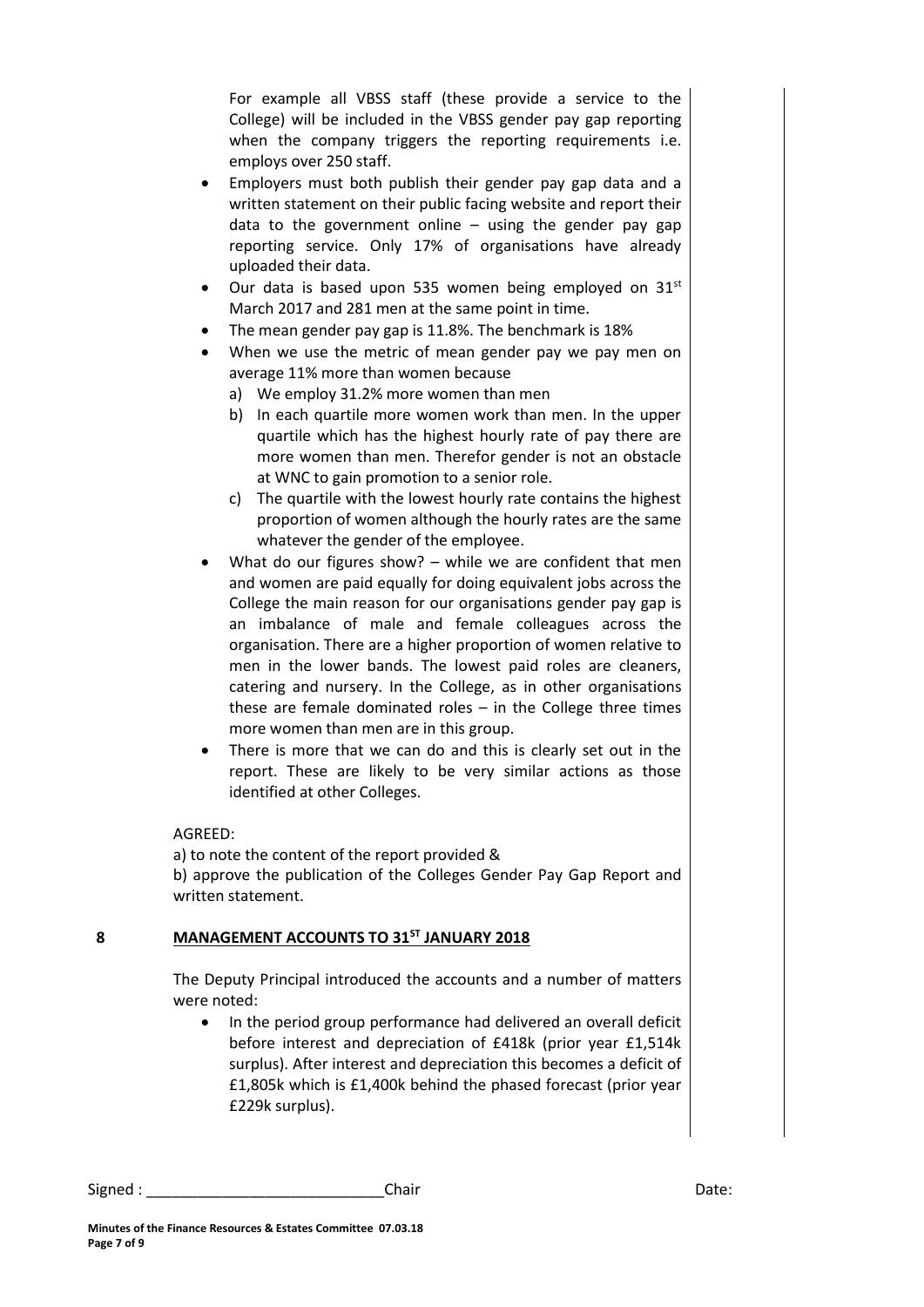- College performance continues to be very weak. All three income generating areas of the College, Vision Business, Partnership and curriculum areas delivered adverse variances to budget
- Across the component parts of the group the College is below budget with a loss before interest and depreciation of £1,323k (corresponding month last year was a £288k surplus) against a target surplus of £43k. This is a huge challenge for the College.
- All three income generating areas are contributing to the poor College performance. The expected fall in subcontractor activity has been larger than planned (£298k) due in part to a back loading of the AEB programme, the failure of Vision Business to span the contribution gap through increased apprenticeship delivery (£633k) and curriculum areas not hitting income targets and being unable to reduce cost commensurately (£393k). With the acceptance of the Vision Business programme being substantially smaller than planned and this continuing to be the case in the medium term, a fundamental reduction on the College cost base is required now to correct the position.
- BKSB continues to deliver solid results with an operating surplus of £794k (forecast £776k, corresponding month last year £787k).
- Overall group income of £21.855 million for the year to date is £2.309 million below forecast. Overall pay costs are below forecast by £67k and £19k below last year. In real terms this means that the BKSB contribution is not enough to make up the gap.
- Group reserves have reduced to £7.4661 million (excluding pension liability draft accounts) from £9.272 million at the year end and which is below the bank covenant level of £9 million. Without a significant gain from an asset sale the College will breach the reserves covenant at 31<sup>st</sup> July 2018.

As an overview he explained that curriculum areas are not all hitting their targets regarding 16-18 year old numbers and HE and that it is critical for the College to improve this position so that it does not breach its bank covenants.

He explained that managing cash through this period will be critically important.

AGREED: to note the content of the Management Accounts presented.

## **9 AOB**

There were no items of additional business.

## **10 DATE AND TIME OF NEXT MEETING**

It was confirmed that the next scheduled meeting is  $8<sup>th</sup>$  May 2018.